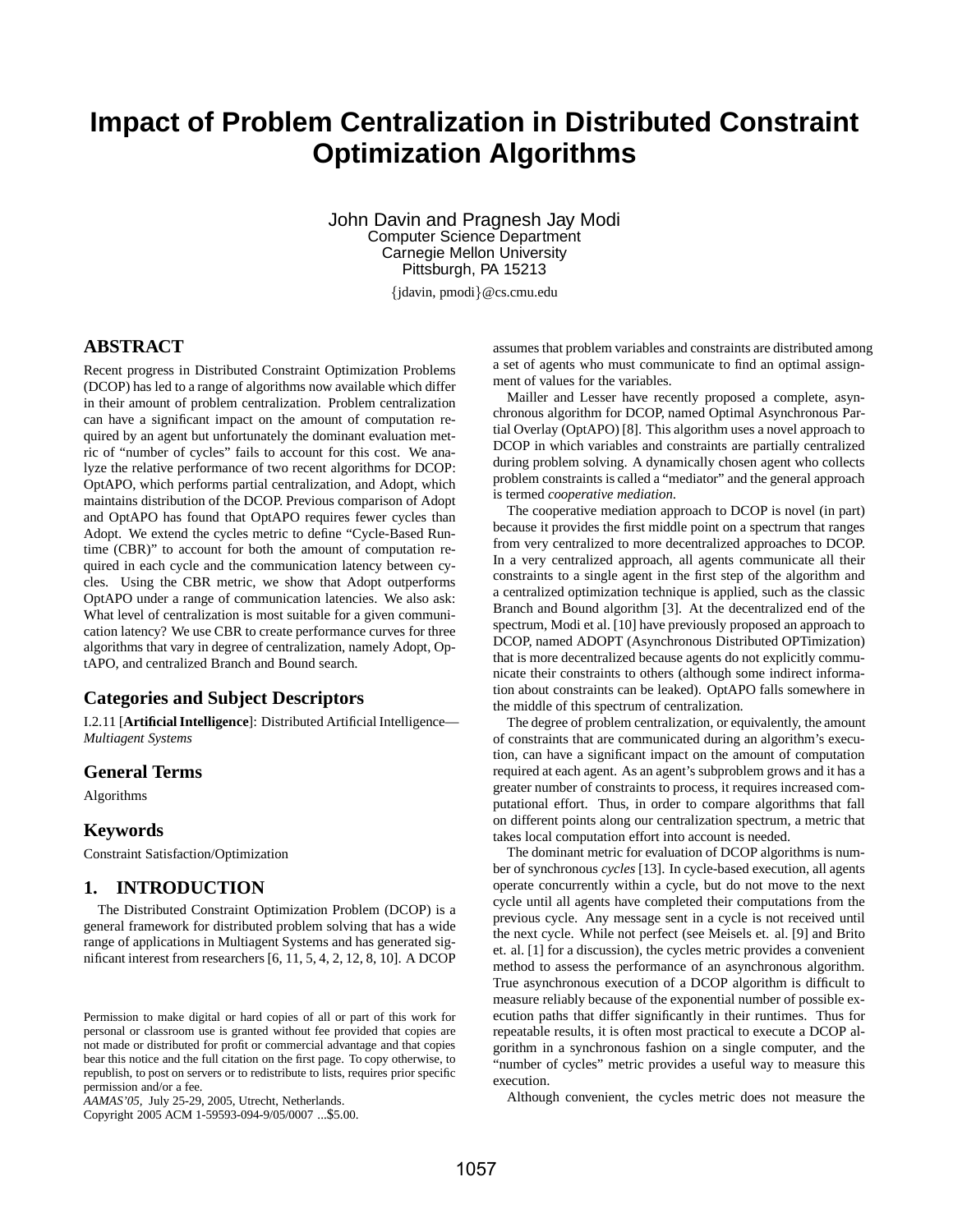

**Figure 1: (a) OptAPO requires fewer number of cycles than Adopt, as shown in previous research, (b) But requires an increased amount of computation as measured by constraint checks. (c) When both constraint checks and communication latency (with L=100) are accounted for, Adopt outperforms OptAPO.**

amount of computation required by the algorithm, i.e., length of each cycle. As we have described, taking this factor into account is necessary when comparing algorithms that vary in their degree of centralization. To address this issue, we extend the cycles measurement to include the local computation costs of the algorithm. We use *concurrent constraint checks (ccc)* to measure the amount of computation within a cycle [9]. We define a new metric, called Cycle-Based Runtime (CBR), that takes into account two aspects of runtime – the computation time as measured by number of ccc and communication time as measured by the latency between cycles. The CBR metric still requires agents to execute in synchronous cycles, which we believe continues to be a useful method for analysis, but also incorporates computational cost, allowing us to more completely measure an algorithm's performance than with cycles alone.

We investigate two issues. First, using CBR, we compare the performance of algorithms that vary in their degree of centralization. Existing research [8] has found that OptAPO outperforms Adopt in terms of cycles. We reproduce those results. However, using CBR as a comparison, we show that Adopt performs better than OptAPO for a range of communication latencies. Second, because CBR takes into account communication latency, which is a property of the communication environment in which the algorithm operates, we can ask which algorithm is most appropriate for an environment with a given latency. We evaluate three algorithms on the spectrum of centralization: Adopt, OptAPO, and a fully centralized approach. By comparing all three algorithms using the CBR metric, we are able to provide a comparison of how differing levels of centralization perform under various communication latencies. This analysis is important because it provides assistance to researchers applying DCOP algorithms within new environments to determine the most appropriate level of centralization.

#### **1.1 Key Result**

We briefly summarize one of the key results of this paper. Previous comparisons of Adopt and OptAPO have used measurements of cycles to compare algorithm performance. In our investigation of Adopt and OptAPO, we obtained cycle measurements in agreement with the existing research (Fig 1a). OptAPO solves graph 3-coloring problems in fewer cycles than Adopt. However, when constraint checks are measured to estimate the computational effort of the algorithms, we find that OptAPO uses more concurrent constraint checks than Adopt (Fig 1b). Using the CBR metric described in Section 3 which takes both constraint checks and communication latency into account, we see that Adopt performs better than OptAPO (Fig 1c). The graph shows results for a given communication latency, but our results hold across a range of latencies.

The rest of this paper provides background on Adopt and OptAPO, explains the design and rationale of the methods we used to analyze these algorithms, and then presents analysis that shows results comparing Adopt with OptAPO.

## **2. ALGORITHMS FOR DCOP**

A Distributed Constraint Optimization Problem [10] (DCOP) is defined as:

- set of *N agents*,  $A = \{A_1, A_2, ..., A_N\}.$
- set of *n variables*,  $V = \{x_1, x_2, \ldots, x_n\}.$
- set of *domains*  $D = \{D_1, D_2, \ldots, D_n\}$ , where the value of  $x_i$  is taken from  $D_i$ . Each  $D_i$  is assumed finite and discrete.
- set of *cost functions*  $f = \{f_1, \ldots, f_k\}$  where each  $f_i$  is a function  $f_i : D_{i,1} \times \cdots \times D_{i,j} \to N \cup \infty$ . Cost functions are also called *constraints*.
- a *distribution mapping*  $Q: V \to A$  assigning each variable to an agent.  $Q(x_i) = A_i$  means that  $A_i$  is responsible for choosing a value for  $x_i$ .  $A_i$  is given knowledge of  $x_i$ ,  $D_i$ and all  $f_i$  involving  $x_i$ .
- an *objective function* F defined as an aggregation over the set of cost functions. Summation is most commonly used.

The goal for the agents is to choose values for variables such that  $F$  is minimized. Two agents whose variables share a constraint are called *neighbors*. Agents may send messages to any agent they know about and initially agents only know about their neighbors. When each agent is assigned a single variable, it is common to use the notation  $A_i$  and  $x_i$  interchangeably as we will in this paper.

## **2.1 Adopt and OptAPO**

Adopt and OptAPO are two state of the art algorithms for DCOP. Both are *complete*, i.e., theoretically guaranteed to return the optimal solution, and *asynchronous*, i.e., they remain correct even when agents execute concurrently, potentially at different execution speeds. In both algorithms, agents interleave computation with communication. However, there are a number of qualitative differences in the algorithms which we describe below.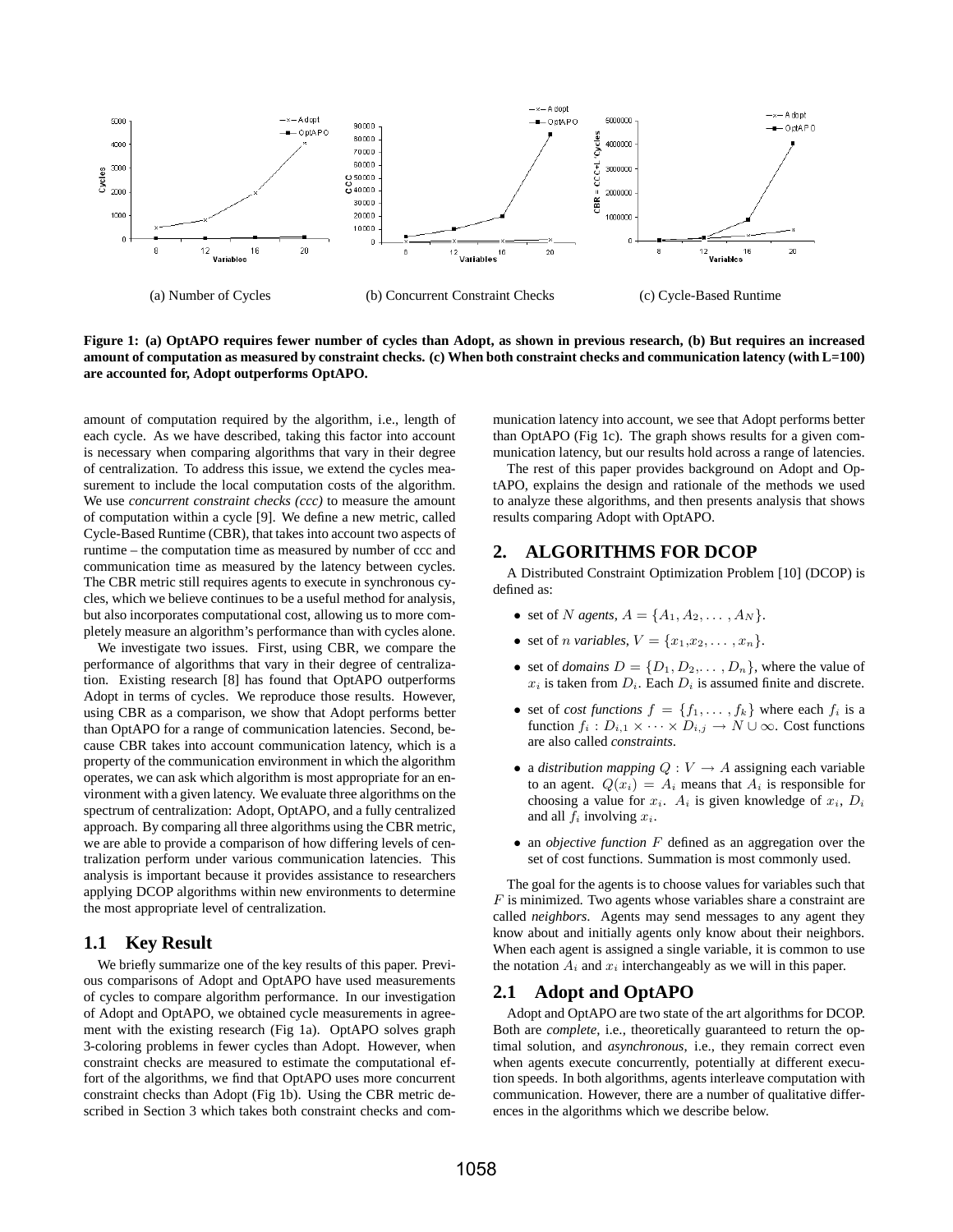Adopt [10] is an algorithm for DCOP that is able to find globally optimal solutions while allowing agents to choose variable values in parallel. Adopt performs a distributed search using the communication of costs to guide agents toward globally optimal value choices. Agents communicate their current variable values to lower priority neighbors, who respond with messages containing lower bounds on  $F$  computed by conditioning on the value choices of higher priority agents. Higher priority agents respond by exploring new values. Lower bounds are communicated only to the lowest higher priority neighbor. As this process continues, lower bounds become progressively more accurate, until ultimately the lower bound of the minimum cost solution equals its upper bound, indicating the cost of the optimal solution has been found. Note that agents do not directly communicate their constraints to other agents and only send messages between neighbors.

OptAPO [8] is an alternative approach to DCOP that uses direct communication of constraints to partially centralize the problem within a mediator. Election of the mediator is done in an intelligent way using dynamic priorities determined during problem solving. The mediator uses a centralized optimization routine to find an optimal solution to its portion of the problem. The optimization routine used by Mailler and Lesser is the Branch and Bound algorithm of Freuder et. al. [3].

Agents in OptAPO use a novel cost justification technique to drive the communication of constraints. This technique avoids centralization when it is deemed unjustified based on problem structure. As an OptAPO agent receives constraints from other agents in the problem, it adds the other agents to a data structure called its *goodlist*. We will use the size of an agent's goodlist to measure amount of centralization in OptAPO. Finally, when constraints are communicated between two agents who are not neighbors, a linking procedure is used to establish a direct communication link.

## **2.2 Discussion of Qualitative Differences**

*Communication of Constraints:* We see that a key difference between Adopt and OptAPO is that agents in OptAPO communicate their constraints to other agents which allows the agent who receives them to evaluate the constraint. The communication of constraints between agents has significant implications on load balancing and the amount of computation that each agent must perform during problem solving. This is because as the size of an agent's subproblem grows as constraints are gathered, more local computation (search) is required to find the optimal solution to the larger subproblem. Thus, when constraints are communicated between agents, the computation load at each agent may increase during problem solving. In OptAPO, we may expect that the computational load at some agents will grow as problem solving progresses and their sub-problems grow. On the other hand, in an algorithm which does not communicate constraints, such as Adopt, we may expect that the computational load at each agent will remain constant during problem solving.

*Adding Links:* Adopt and OptAPO seemingly make different assumptions about the communication links in the underlying application domain. OptAPO assumes that an agent has the ability to establish a direct communication link with any other agent. Adopt only assumes a direct communication link between neighbors in the constraint graph. Although a multi-hop message strategy could in principle be used to establish a virtual communication link between any pair of agents in a connected communication network, this approach would incur additional communication cycles. However, we do not investigate this issue in this paper.

# **3. AN EVALUATION METRIC FOR ASYN-CHRONOUS ALGORITHMS**

Performance measurement and comparison of distributed algorithms is more complicated than for traditional centralized algorithms. Distributed algorithms have multiple agents that run concurrently and communicate asynchronously. This distribution of the algorithm creates several challenges for evaluation in a typical research lab environment. Running in a fully distributed manner across a cluster of many computers is often not practical. Alternatively, an asynchronous algorithm can be run on a single computer using multiple threads of execution, for example using a discreteevent network simulator. However, this is also problematic because there are an exponential number of execution paths for an asynchronous algorithm and there can be significant variation between runtimes depending on the path chosen by the underlying simulator. Evaluation over all possible execution paths is often not practical.

# **3.1 Number of Cycles**

Because of the above difficulties, previous researchers have proposed evaluating asynchronous algorithms according to one standardized execution path, namely one in which agents synchronously interleave communication and computation. Specifically, algorithm execution is divided into a sequence of cycles [13] as defined below.

**Definition:** A *cycle* is defined as one unit of algorithm progress in which all agents, in parallel, process their incoming messages, perform any required computation, and send their outgoing messages. Importantly, a message sent in cycle i is not received until cycle i+1.

Cycles are a convenient standardized metric for estimating the performance of a DCOP algorithm that avoids the problems described earlier. However, a drawback of cycles is that it does not take into account the amount of computation required by the distributed agents. We wish to devise a metric that retains the desirable properties of the measurement using cycles but considers computation costs as well.

On initial consideration it might seem that the amount of computation performed by an algorithm could be accurately measured by the total runtime used by the process on a single computer. However, since the agents must take turns using a single processor and cannot execute in parallel as they would in a distributed system, the runtime may not accurately reflect the actual distributed performance. If the agents solving the problem do not share the computational burden relatively evenly, then they will not take advantage of the parallelism of distributed problem solving.

## **3.2 Cycle-Based Runtime**

To more accurately measure the performance of DCOP algorithms, we desire a metric that approximates the total runtime of an algorithm whose execution has been measured using synchronous cycles. We begin with a simple definition of runtime:

total runtime of m cycles = 
$$
\sum_{k=0}^{m} time for cycle k
$$
 (1)

Now, we need a definition for the time of a cycle. A cycle involves communication followed by computation. Let L denote the time required in a cycle to deliver all messages sent in the previous cycle. We call this the *latency* of the underlying communication environment. L is algorithm independent. So we have

time for cycle 
$$
k = L +
$$
 computation time in cycle  $k$  (2)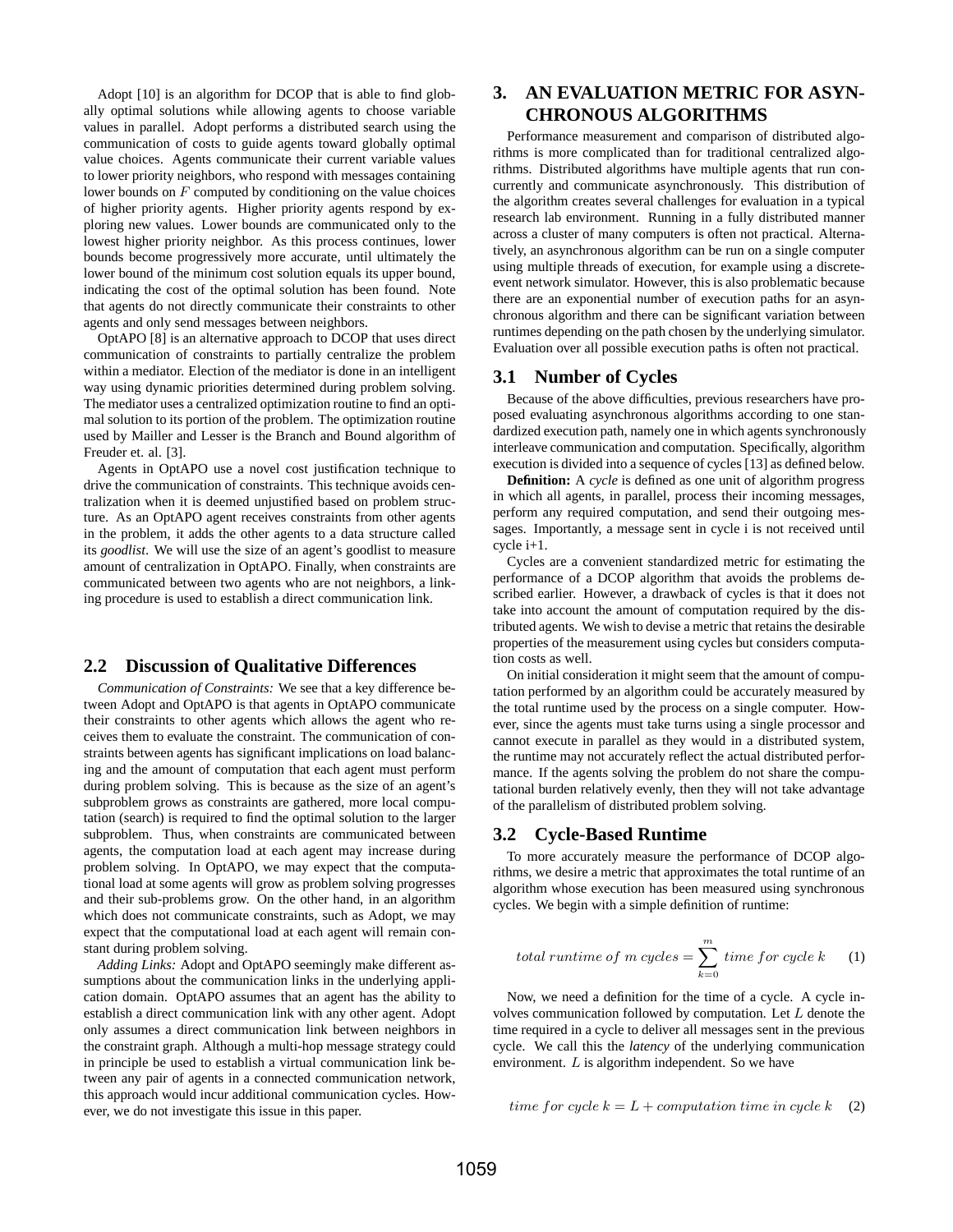In order to measure the computational cost in a cycle, we make use of a recent metric - concurrent constraint checks (ccc) [9]. A constraint check is the act of evaluating a constraint in the problem by comparing the value of one variable to another variable in the problem. Constraint checks are a well accepted measure of computation in traditional centralized constraint processing algorithms. Let  $cc(x_i, k)$  be the number of constraint checks performed by agent  $x_i$  in cycle k. Then the computation time of cycle k is defined as:

$$
computation time in cycle k = \max_{x_i \in V} cc(x_i, k) \times t \quad (3)
$$

where  $t$  is the time required for one constraint check.  $t$  is a property of the underlying computing hardware and is algorithm independent. The max over all agents is used because the agents are conceptually executing in parallel. The length of a cycle is determined by how long the longest running agent took to complete. Substituting 3 into 2, we have

time for cycle 
$$
k = L + \max_{x_i \in V} cc(x_i, k) \times t
$$
 (4)

Now substituting 4 in 1,

total runtime of m cycles = 
$$
\sum_{k=0}^{m} (L + \max_{x_i \in V} cc(x_i, k) \times t)
$$
(5)

Finally, the number of concurrent constraint checks (ccc) performed by an algorithm over m cycles is defined as:

$$
ccc(m) = \sum_{k=0}^{m} \max_{x_i \in V} cc(x_i, k)
$$
 (6)

Substituting 6 in 5, we arrive at our final equation for the time of m cycles, called Cycle-Based Runtime (CBR):

$$
CBR(m) = t \times ccc(m) + L \times m.
$$
 (7)

Note that the CBR metric is parameterized according to two environmental factors: the communication latency between cycles  $(L)$  and the speed of computation  $(t)$ . Using this parameterized model, we can evaluate algorithm performance over a range of environments that vary in their relative speeds of communication and computation. Time required to transmit a message is usually greater than the time for a constraint check in most environments, so for simplicity we assume that a constraint check is the smallest atomic unit of time  $(t = 1)$ , and assume L is given relative to t. We will explore four types of environments where communication costs are increasing by order of magnitude relative to computation, i.e.,  $L = t$ ,  $L = 10t$ ,  $L = 100t$ ,  $L = 1000t$ .

CBR does not take into account number of messages or the time required to process messages. In other words, we assume that message processing time per cycle is not a significant differentiating feature between algorithms under comparison. We believe this is true for the algorithms compared in this paper. While Adopt uses many more messages than OptAPO, this is explained by its higher cycle count, i.e, the number of messages communicated per cycle is about the same between the two algorithms. Also, we assume the time to process each message is similar for both algorithms.



**Figure 2: Comparison of Adopt and OptAPO using the CBR metric on graphs of low density. Each graph represents a different L value.**

### **4. EMPIRICAL EVALUATION**

We obtained the OptAPO code from its creators Roger Mailler and Victor Lesser, and the Adopt code from its creator Pragnesh Jay Modi. We used a simulator framework to measure ccc and cycles in both OptAPO and Adopt. Following previous work [10, 8], we then ran OptAPO and Adopt on a set of randomly generated 3-coloring problems. The problems were generated with problem sizes of n=8, 12, 16, or 20, and a link density of either 2n or 3n. Each problem size had 50 generated problems (a total of  $8*50 = 400$ ). The same set of randomly generated graphs was used for each algorithm.

#### **4.1 Runtime as Measured By CBR**

Constraint checks and cycle counts were logged and used to compute the value of CBR in Eqn 7 for four different values of L. We create a different graph for each value. As described in Section 3, L represents the time required by the communication environment to deliver messages between cycles specified relative to the time for a constraint check. For example if  $L = 1$ , we are assuming communication is very fast and on the same order of magnitude as a constraint check. If  $L = 1000$ , we are assuming communication takes three orders of magnitude longer than a constraint check.

Figures 2 and 3 show four graphs generated from a single set of experiments on problems of link density 2n and 3n respectively. Each datapoint represents the average of the 50 problems. In Figure 2, we see that when  $L$  is 1, 10, and 100, Adopt outperforms OptAPO. At  $L = 1000$ , Adopt performs slower than OptAPO on the problem sizes we tested. However, from the growth rates of the lines it appears that OptAPO may exceed Adopt on larger problem sizes. To investigate this, we were able to run a small number of experiments with problems containing 24 variables. We completed 20 problems for density 2 and 10 for density 3 (the lengthy runtimes on these large problem sizes prevented completion of more problems). The performance on these problems has been shown with a dotted line on the  $L = 1000$  graph, and indicates that Adopt may outperform OptAPO on large problems even at  $L = 1000$ .

We observed that while Adopt requires more cycles than Op-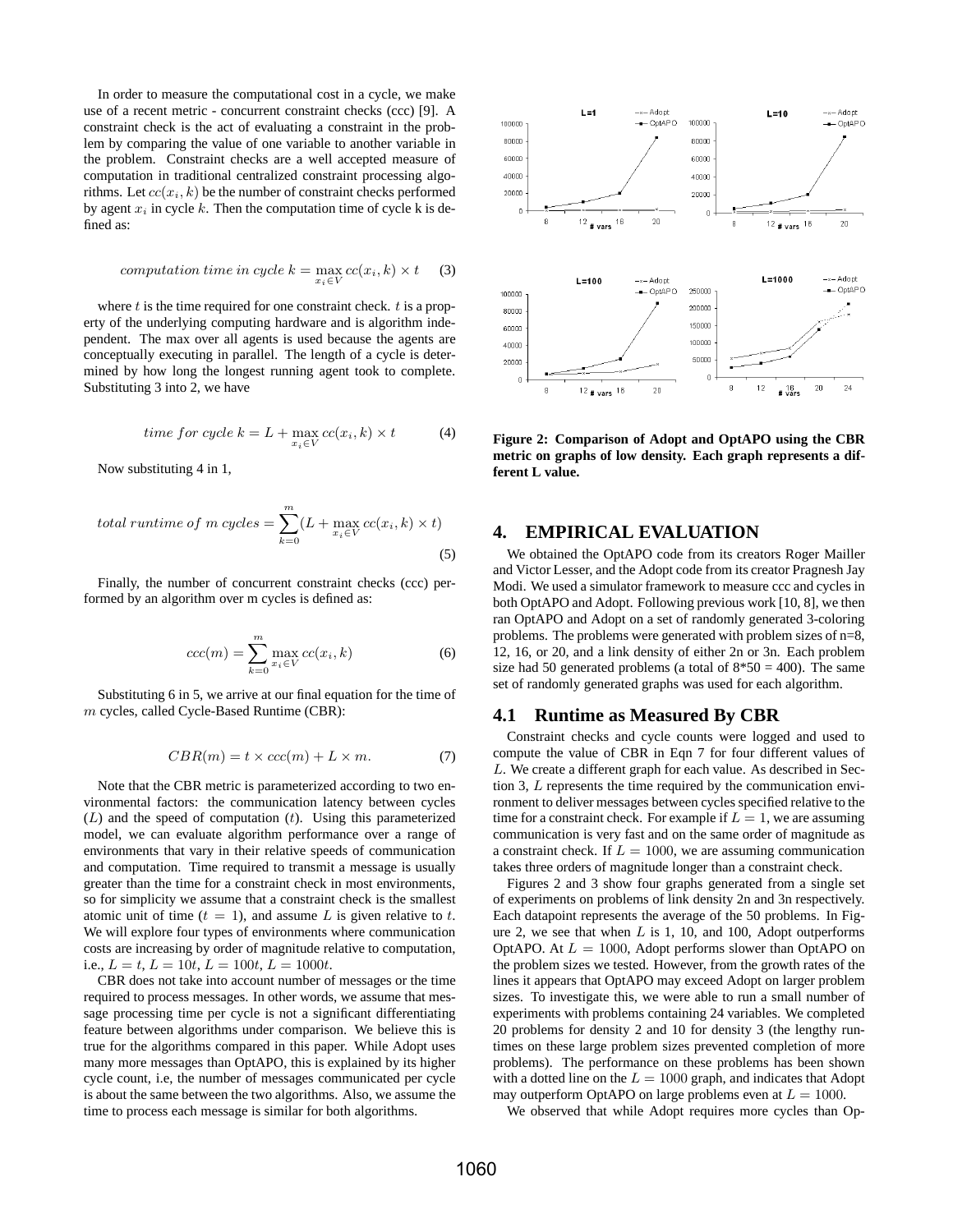

**Figure 3: Comparison of Adopt and OptAPO using the CBR metric on graphs of high density. Each graph represents a different L value.**

tAPO, each OptAPO cycle takes significantly longer than each Adopt cycle. L provides a parameter to vary the relative cost between number of cycles and length of each cycle. We conclude that for a significant range of L, Adopt performs better than OptAPO, and as problem size grows this range increases.

#### **4.2 Centralization of OptAPO**

We have hypothesized that the degree of centralization is the reason that OptAPO's cycles take much longer than an Adopt cycle. To verify this, we recorded the amount of centralization that the OptAPO agents reached by termination, as represented by the size of the OptAPO *goodlist*, which contains the other agents whose constraints have been centralized to an agent.

We computed the average, minimum, and maximum goodlist sizes across the agents in a problem at termination. We obtained similar results to the centralization data reported in Mailler's thesis [7]. As seen in Figure 4, on low density problems OptAPO agents on average have centralized at least half of the problem by the time a solution is found. On highly dense graphs, which are more difficult and time-consuming to solve, OptAPO on average centralizes nearly all of the problem.

The Max bars show that in high density graphs, almost all problems had at least one agent that fully centralized the problem. In low density problems, on average there was at least one agent who centralized about 75% of the problem.

## **4.3 Parallelization of Computation**

So far we have found that OptAPO does more computation, based on our measurement of the maximum constraint checks performed across the agents during each cycle. However, we would also like to determine whether the higher maximum constraint checks is due to OptAPO simply doing more computation in *all* the agents during a cycle, or if it is due to uneven distribution of the computational load.

As discussed in Section 3,  $cc(x_i, k)$  is the number of constraint checks performed by agent  $x_i$  in cycle k. Then, the distribution



**Figure 4: OptAPO centralization - Avg is the average centralization across the agents in a problem, Max is the highest centralization of all the agents in a problem, and Min is the lowest of the agents. The upper line above each bar marks n (# of variables), which is the maximum possible centralization at each problem size. Each measurement is the average of 50 problems.**

of computation within a cycle, which we will call  $load(k)$ , can be represented by the ratio of the maximum constraint checks to the total constraint checks in a cycle:

$$
load(k) = \frac{\max_{x_i \in Agents} cc(x_i, k)}{\sum_{x_i \in Agents} cc(x_i, k)}
$$
(8)

This equation represents the fraction of work that the maximum computing agent did during the cycle. A value of 1.0 means one agent did all of the computation in that cycle, and a lower value indicates the load was more balanced.

In Figure 5, the load ratio for OptAPO and Adopt is graphed for the execution of one representative graph coloring problem with 8 variables and a density of 2n. The x-axis is the execution time in cycles, and the y-axis is the load as defined in Eqn 8. The line for OptAPO shows spikes at cycles where an agent, the mediator, did a Branch and Bound search and accounted for most or all of the computation in that cycle. On the other hand, Adopt had very consistent distribution of computation, with most agents doing a similar number of constraint checks for most of the algorithm's duration.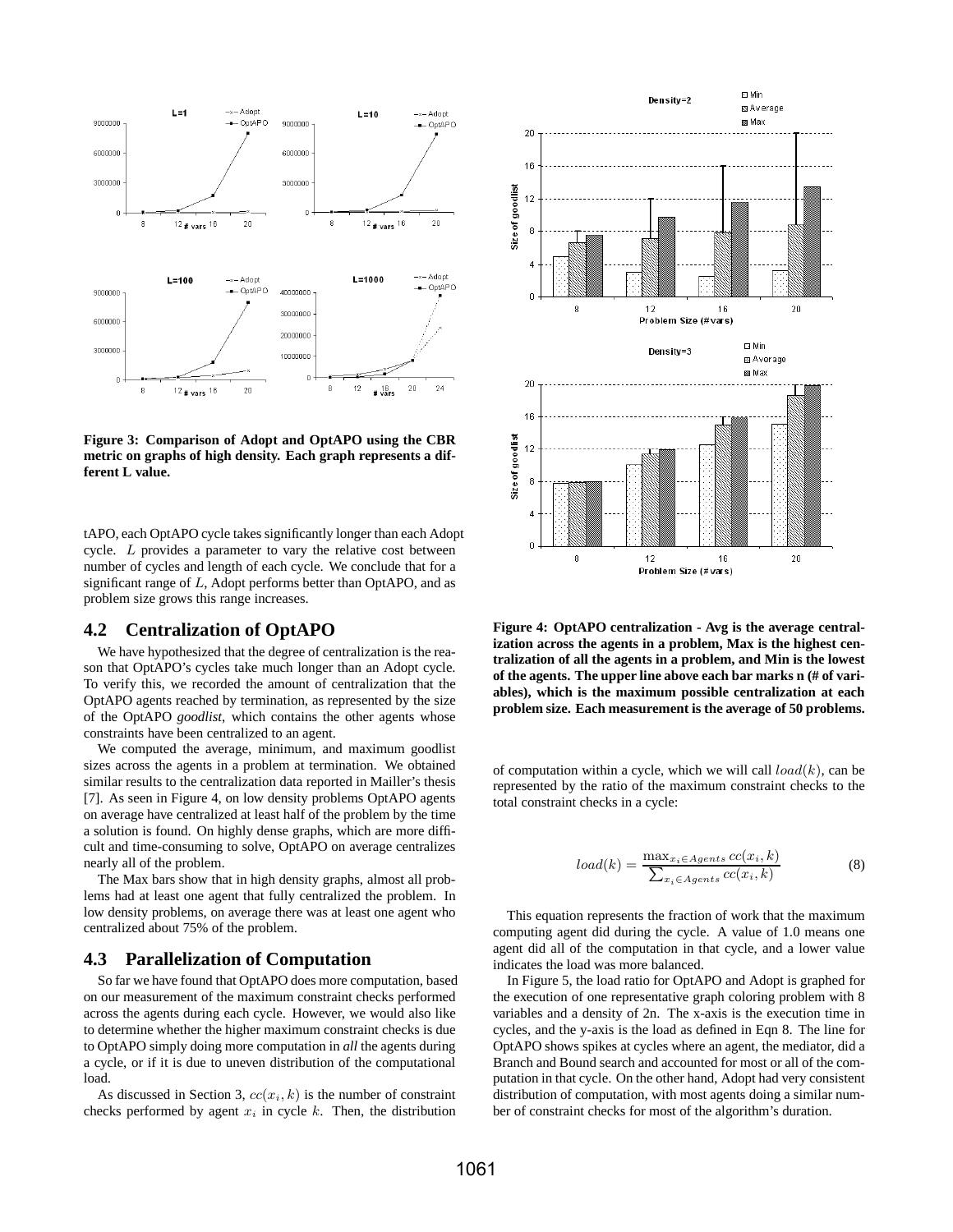

**Figure 5: A measure of the distribution of computation in Adopt and OptAPO. The peaks on the OptAPO line indicate that in those cycles a single agent did most of the computation.**

This chart illustrates that OptAPO finished in a fewer number of cycles than Adopt, but the computation during those cycles is less evenly distributed among the agents, which results in longer time per cycle.

## **4.4 Tradeoffs Between Communication Latency and Centralization**

As our analysis has shown, a non-centralized algorithm like Adopt uses more communication cycles but has a lower computational cost per cycle. OptAPO, a partially centralized algorithm, has relatively low communication cycles but higher computational cost per cycle. We now ask how does a partially centralized approach like OptAPO and a decentralized approach like Adopt, compare with a completely centralized approach using CBR as an evaluation metric?

For the centralized approach, we assume one agent starts the algorithm with full knowledge of the problem, and simply invokes an optimization search procedure. We used OptAPO's implementation of centralized Branch and Bound search and measured the number of constraint checks required to find the optimal solution. We ignored the overhead cost that would be required in a truly distributed setting of electing a centralizer and all agents communicating the problem information to it. In the worst case, this cost is only some small factor of the width of the communication graph.

Figure 6 shows the three algorithms at different L values. As expected, the centralized algorithm is insensitive to varying L values because no communication is required. For both graph densities, Adopt is the best performing algorithm at L values less than 100. The crossover point occurs between  $L=100$  and  $L=1000$ . These crossover points are important because they tell us at what point communication becomes too expensive for Adopt to operate efficiently, and tell us which algorithm should be used for a given communication environment.

For density 2, the OptAPO performance curve outperforms its own centralized solver using the CBR metric. These results agree qualitatively with the results using a serial runtime metric reported by Mailler and Lesser [8]. On density 3, the fully centralized approach had a lower CBR than OptAPO, which we believe may be explained by the fact that OptAPO does repeated multiple Branch and Bound searches, which could become more costly on dense graphs. The OptAPO searches partially reuse past searches, but



**Figure 6: Adopt, OptAPO, and Centralized at 4 different L values. Each graph is based on 50 random problems of 20 variables.**

this partial reuse does not completely recover the cost of the previous searches. From our analysis, we conclude that on high density graphs OptAPO eventually centralizes most of the problem, but does so with a higher cost than doing a simple centralization in the first step of the algorithm.

Figure 6 provides initial guidance to a researcher seeking to apply a DCOP algorithm to a new domain. The figure gives an estimate of which algorithm would be the most efficient for a given communication model and constraint density, although results in other domains may vary.

## **5. CONCLUSION**

We have investigated two algorithms for DCOP - OptAPO and Adopt - that vary in the amount they centralize the problem in order to find the optimal solution. We developed a metric, CBR, for more accurately comparing these algorithms by taking into account communication latency between cycles and the length of each cycle. We have shown that while OptAPO requires fewer cycles than Adopt, OptAPO's cycles are longer because they require more computation. For domains with low communication latency compared to time to do a computation, Adopt outperforms OptAPO because in such domains agents are able to communicate efficiently and Adopt is able to take advantage of it by more evenly distributing the work of solving the DCOP. We have created graphs of the relative performance of Adopt, OptAPO, and centralized search under environments with varying communication latencies, providing the ability to choose the most effective level of centralization for each environment.